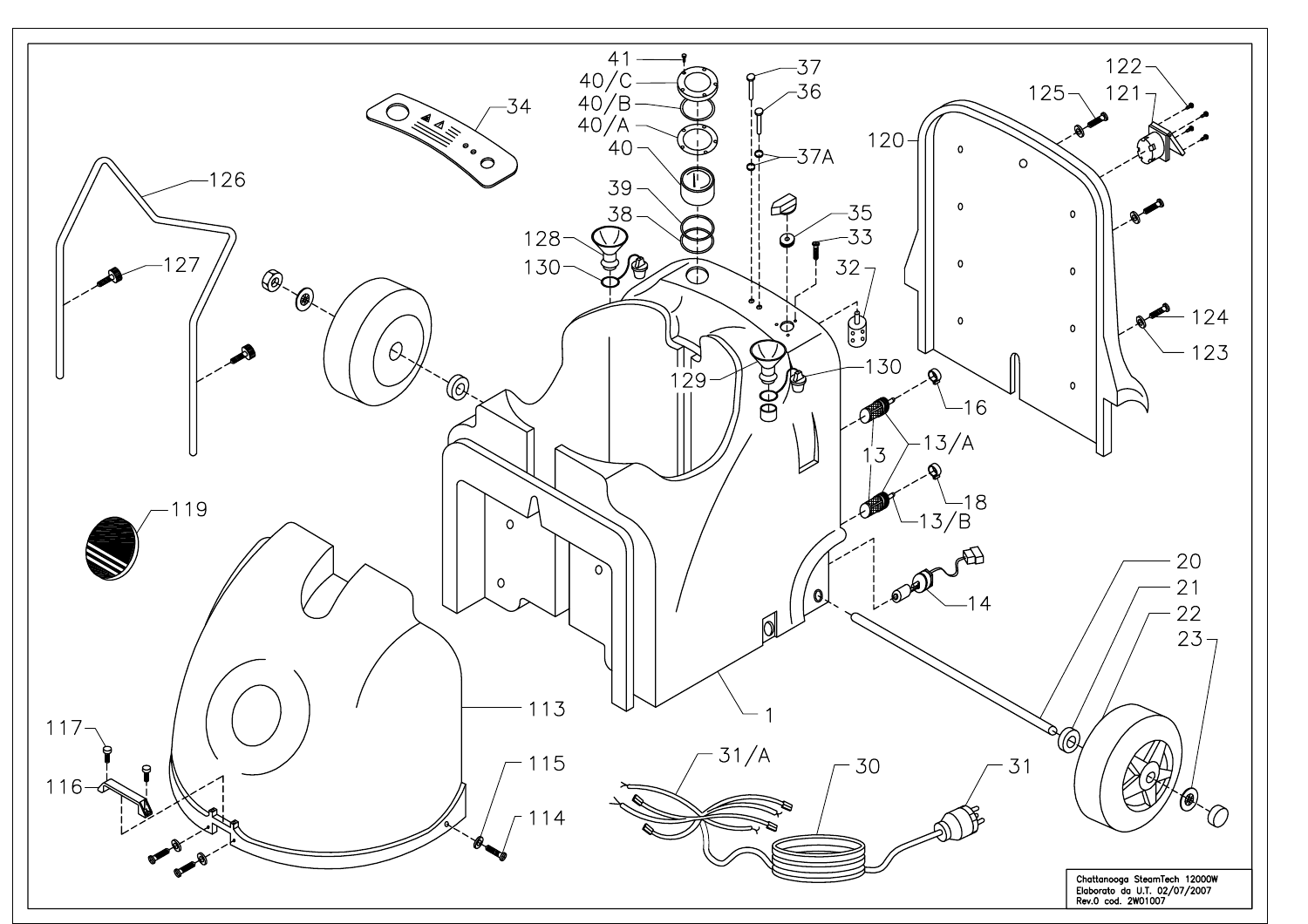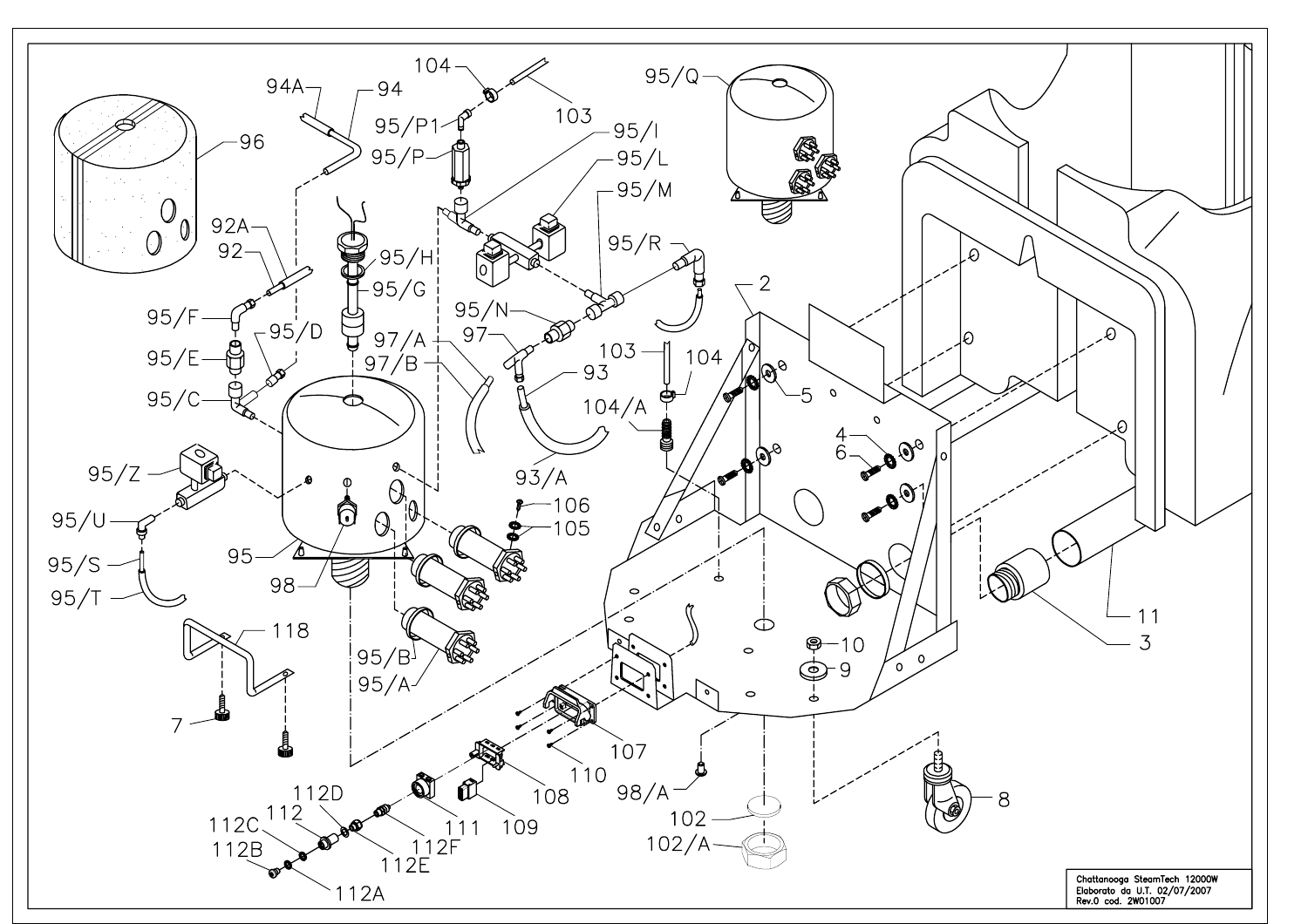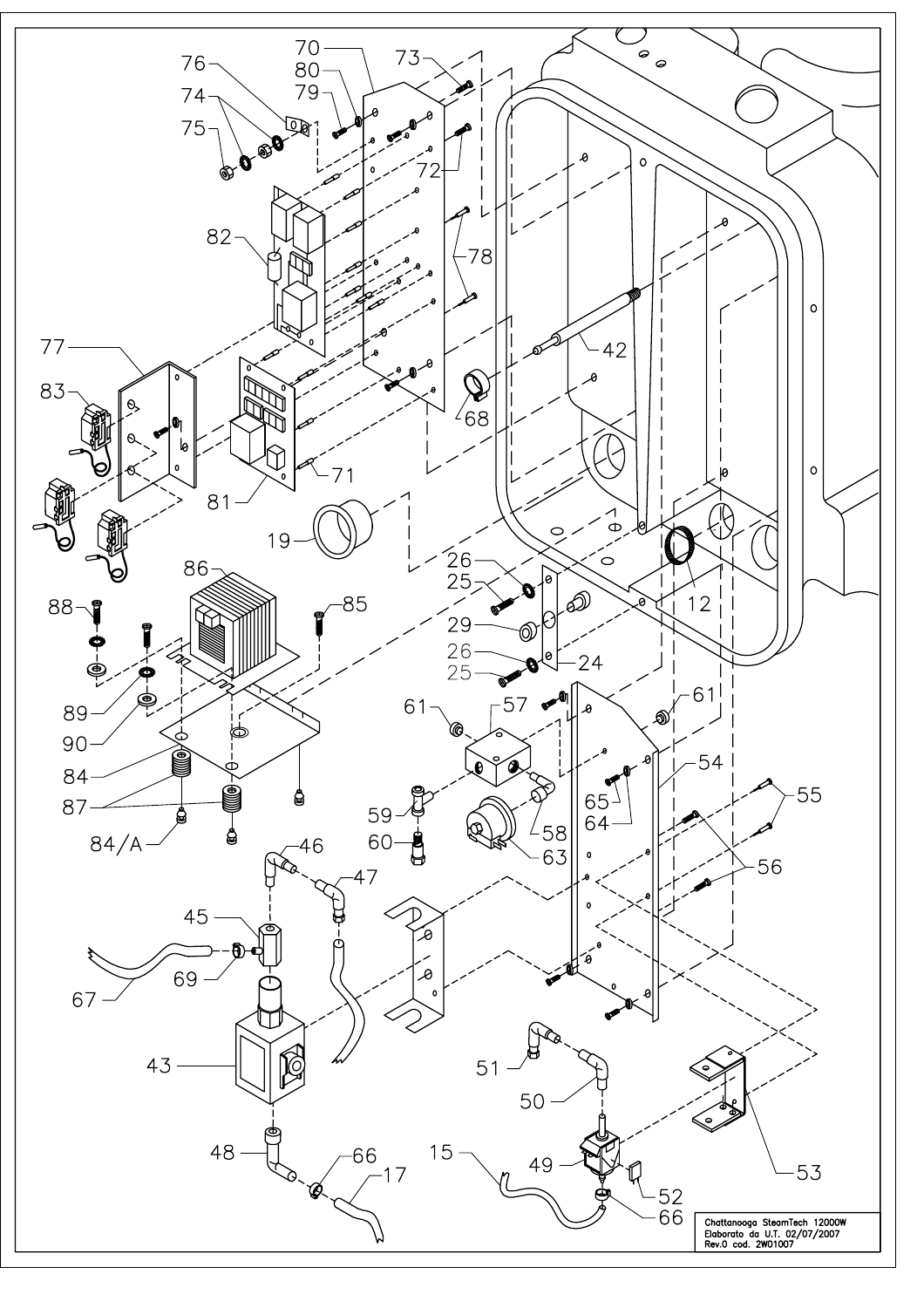| CH. STEAM TECH 12000 10800W 400V 3~ H20 cod. 2W01007 REV.0 02/07/07 |                         |                     |                                                         |                                               |  |  |
|---------------------------------------------------------------------|-------------------------|---------------------|---------------------------------------------------------|-----------------------------------------------|--|--|
| Pos.                                                                | <b>CODICE</b>           | Q.tà                | <b>DENOMINAZIONE</b>                                    | <b>DENOMINATION</b>                           |  |  |
| $\mathbf 1$                                                         | CA1181                  | $\mathbf{1}$        | <b>GRUPPO CENTR. SERBAT. BLU</b>                        | <b>BLUE TANK GROUP</b>                        |  |  |
| $\overline{2}$                                                      | RA3085V1                | $\mathbf{1}$        | STAFFA ANT. CALDAIA-RUOTE                               | <b>MOUNT BASE</b>                             |  |  |
| 3                                                                   | PP0007                  | $\overline{2}$      | RACCORDO TUBO SCATOLA Ø50                               | <b>FITTING</b>                                |  |  |
| 4                                                                   | <b>VI7311</b>           | 4                   | RONDELLA DENTELLATA Ø10                                 | WASHER Ø10                                    |  |  |
| 5                                                                   | VI7313                  | 4                   | RONDELLA GREMB. ZN 10X30                                | WASHER ZN 10X30                               |  |  |
| 6                                                                   | <b>VI7125</b>           | 4                   | VITE M10X20 STEAM TECH                                  | SCREW M10X20                                  |  |  |
| $\overline{7}$                                                      | PG5032                  | 2                   | VOLANTINO TMP V1/30/V-M6X20                             | <b>HAND WHEEL SCREW</b>                       |  |  |
| 8                                                                   | PG5409                  | 2                   | RUOTA Ø100 10MAX15 GIREV.                               | <b>WHEEL Ø100 MAX15</b>                       |  |  |
| 9<br>10                                                             | VI7313                  | 2<br>$\overline{2}$ | RONDELLA GREMB. ZN 10X30<br>DADO AUTOBLOK M10           | WASHER ZN 10X30                               |  |  |
| 11                                                                  | <b>VI7225</b><br>PG5345 | mt 0.428            | TUBO ELETTRICO Ø50 (S/TECH)                             | <b>NUT</b><br>HOSE Ø50                        |  |  |
| 12                                                                  | PG5145                  | 2                   | GUARNIZ. TUBI. PASS. EL./IDR.                           | <b>GASKET</b>                                 |  |  |
| 13                                                                  | FL9000                  | $\overline{2}$      | FILTRO DET/ACQ STEAM TECH                               | NUT M <sub>10</sub>                           |  |  |
| 13/A                                                                | RA3070                  | 2                   | RIDUZIONE PER PORTAGOMMA                                | REDUCTION FOR TUBE COUPLER                    |  |  |
| 13/B                                                                | RA3020                  | 2                   | PORTAGOMMA 7 x1/8"                                      | TUBE COUPLER 7X1/8"                           |  |  |
| 14                                                                  | PE2327                  | $\mathbf{1}$        | INTERR. REED GALLEGG. ORIZZ.                            | <b>REED SWITCH HORIZONTAL FLOAT</b>           |  |  |
| 15                                                                  | PG5365                  | mt 0.35             | TUBO PVC TRASPARENTE 6X9                                | PVC HOSE 6X9                                  |  |  |
| 16                                                                  | PG5247                  | $\mathbf{1}$        | FASCETTA BIFILARE 9.8-10.4                              | CLAMP 9.8-10.4                                |  |  |
| 17                                                                  | PG5365                  | mt 0.6              | TUBO PVC TRASPARENTE 6X9                                | PVC HOSE 6X9                                  |  |  |
| 18                                                                  | PG5247                  | $\mathbf{1}$        | FASCETTA BIFILARE 9.8-10.4                              | CLAMP 9.8-10.4                                |  |  |
| 19                                                                  | PP0005                  | 2                   | TAPPO VANO EL./IDR. S/TECH                              | CAP                                           |  |  |
| 20                                                                  | RA3090                  | $\mathbf 1$         | PERNO RUOTA STEAM TECH                                  | <b>WHEEL AXLE</b>                             |  |  |
| 21                                                                  | RA3091                  | 2                   | SPESSORE PERNO-RUOTA                                    | WHEEL AXLE BLOCK                              |  |  |
| 22                                                                  | PG5416                  | $\overline{2}$      | RUOTA POSTERIORE S/TECH                                 | <b>WHEEL</b>                                  |  |  |
| 23                                                                  | PG5245                  | 2                   | COLLARE ELAST. FERMO RUOTA                              | <b>ELASTIC COLLAR FOR WHEEL</b>               |  |  |
| 24                                                                  | RA3094                  | $\mathbf{1}$        | STAFFA CAVO ALIMENTAZIONE                               | <b>MOUNT BASE</b>                             |  |  |
| 25                                                                  | VI7188                  | 2                   | VITE TCB TC M6X10 UNI7687                               | <b>SCREW M6X10</b>                            |  |  |
| 26                                                                  | VI7303                  | $\overline{2}$      | RONDELLA DENTELLATA ZN Ø6                               | WASHER ZN Ø6                                  |  |  |
| 29                                                                  | PE2361                  | 1                   | PRESSACAV.PLASTICO PG16                                 | <b>CABLE PRESS</b>                            |  |  |
| 30                                                                  | PE2098V2                | 1                   | CAVO DI ALIMENTAZIONE                                   | <b>POWER CABLE</b>                            |  |  |
| 31                                                                  | PE1999                  | 1                   | SPINA 3P+T 400V ROSSA                                   | RED PLUG 3P+T 400V                            |  |  |
| 31/A                                                                | PE20967                 | $\mathbf 1$         | CABLAGGIO INTEGRATIVO X STEAM TECH                      | <b>INTEGRATIVE WIRING</b>                     |  |  |
| 32                                                                  | PE2270                  | $\mathbf 1$         | COMMUTATORE 20A 400V                                    | <b>COMMUTATOR</b>                             |  |  |
| 33                                                                  | VI7164                  | 3                   | VITE AUTOFIL.2.9X13 T.S.P T.C.                          | <b>SCREW 2.9X13</b>                           |  |  |
| 34                                                                  | AD9020                  | $\mathbf{1}$        | ADESIVO SERIG. PANN. COM.                               | <b>STICKER COMAND PANEL</b>                   |  |  |
| 35                                                                  | PG5308                  | 1                   | PASSATUBO ELIS                                          | <b>MOUTHPIECE</b>                             |  |  |
| 36                                                                  | PE22257                 | $\mathbf{1}$        | SPIA LUM. SERIG. VERDE FAST.                            | <b>GREEN CONTROL LIGHT</b>                    |  |  |
| 37                                                                  | PE22197<br>PG5106       | 1                   | SPIA LUM. SERIG. ROSSA FAST.                            | <b>RED CONTROL LIGHT</b><br>O-RING 34.65X1.78 |  |  |
| 37A                                                                 | PG5123                  | $\overline{2}$      | OR 9.25X1.78 NBR GRIGIO<br>OR 29,82X2,62 SILICONE ROSSO | O-RING                                        |  |  |
| 38<br>39                                                            | PG51237                 | 1<br>1              | OR 3193 Ø48,89X2,62 MANOMETRO                           | O-RING                                        |  |  |
| 40                                                                  | PE24017                 | 1                   | MANOMETRO/CONTAORE COMPLETO 10bar                       | <b>PRESSURE GAUGE/HOUR COUNTER</b>            |  |  |
| 40/A                                                                | RA30807V1               | 1                   | STAFFA SUPPORTO TERMOMETRO DIGITALE                     | <b>MOUNT BASE</b>                             |  |  |
| 40/B                                                                | PG5115                  | $\mathbf 1$         | OR 34.65X1.78 NBR NERO                                  | O-RING 34.65X1.78                             |  |  |
| 40/C                                                                | 1200117V1               | $\mathbf{1}$        | CORNICE TERMOMETRO DIGITALE NERA                        | <b>MOUNT BASE</b>                             |  |  |
| 41                                                                  | VI7105                  | 5                   | RONDELLA GREMBIULINA ZN8X24                             | <b>WASHER</b>                                 |  |  |
| 42                                                                  | 510303                  | 1                   | TUBO COLLEG. INT. CORTO                                 | <b>HOSE</b>                                   |  |  |
| 43                                                                  | PE2046                  | 1                   | POMPA ET3000 3/8"FF                                     | <b>PUMP ET3000 3/8F</b>                       |  |  |
| 45                                                                  | PE2425                  | 1                   | DEAREATORE POMPA ET3000                                 | BLEEDER VALVE FOR PUMP                        |  |  |
| 46                                                                  | RA30442                 | $\mathbf 1$         | RACCORDO GOMITO 3/8"M-1/8"F                             | <b>ELBOW FITTING</b>                          |  |  |
| 47                                                                  | RA3105                  | 1                   | RACCORDO GOMITO 8X6-1/8"M                               | <b>ELBOW FITTING</b>                          |  |  |
| 48                                                                  | RA30372                 | 1                   | PORTAGOMMA 3/8"MASCHIO 90°                              | <b>ELBOW TUBE COUPLER</b>                     |  |  |
| 49                                                                  | PE2404                  | 1                   | POMPA ET500P-1/8"F NBR 230/50                           | PUMP ET500                                    |  |  |
| 50                                                                  | RA3147                  | 1                   | RACCORDO GOMITO 1/8"F-1/8"M                             | <b>ELBOW FITTING</b>                          |  |  |
| 51                                                                  | RA3104                  | 1                   | RACCORDO GOMITO 6X4-1/8"M                               | <b>ELBOW FITTING</b>                          |  |  |
| 52                                                                  | PE2408                  | $\mathbf{1}$        | TERMOPROTETTORE 100°C                                   | THERMAL CUT OUT 100° C                        |  |  |
| 53                                                                  | RA3056                  | $\mathbf{1}$        | STAFFA SUPPORTO POMPA                                   | <b>MOUNT BASE</b>                             |  |  |
| 54                                                                  | RA3093                  | $\mathbf{1}$        | <b>STAFFA GRUPPO POMPE</b>                              | <b>MOUNT BASE</b>                             |  |  |
| 55                                                                  | VI7022                  | 2                   | RIVETTO ALL. ZN NERO Ø4X12                              | <b>RIVET</b>                                  |  |  |
| 56                                                                  | <b>VI7188</b>           | $\sqrt{2}$          | VITE TCB T. CROCE ZN M6X10                              | SCREW ZN M6X10                                |  |  |
| 57                                                                  | RA3089                  | 1                   | BLOCCHETTO 4 VIE PRESSOST.                              | "4 WAY" CONNECTOR                             |  |  |
| 58                                                                  | RA30724                 | 1                   | RIDUZIONE 1/4" 1/8"                                     | REDUCTOR 1/4" 1/8"                            |  |  |
| 59                                                                  | RA3132                  | $\mathbf 1$         | RACC. A T 1/8"FX1/8"MX1/8"F                             | <b>ELBOW FITTING</b>                          |  |  |
| 60                                                                  | RA3186                  | 1                   | RACC. DRIT. 1/8"M OGIVA Ø4                              | <b>STRAIGHT FITTING</b>                       |  |  |
| 61                                                                  | RA3168                  | 2                   | TAPPO PER RACCORDO 1/8"M                                | CAP FOR STRAIGHT FITTING                      |  |  |
| 63                                                                  | PE2420                  | 1                   | PRESSOST. 16A 250V 9-15 Bar                             | PRESSURE SWITCH 9-15 Bar                      |  |  |
| 64                                                                  | VI7316                  | $\overline{4}$      | ROND. GREMB. 6X16                                       | WASHER 6X16                                   |  |  |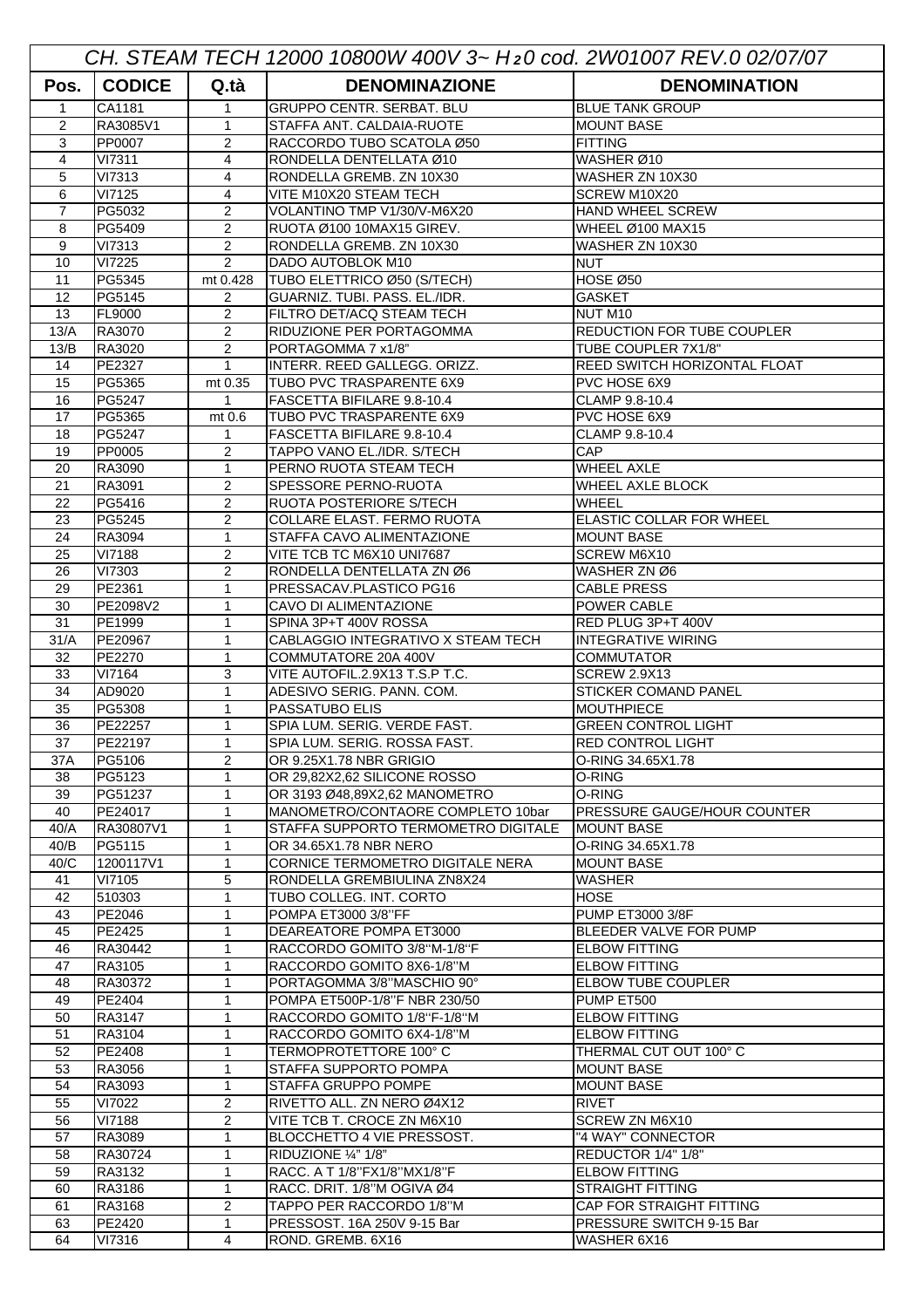| 65              | VI7041         | 4                       | <b>VITE 5X10</b>                       | SCREW 5X10                         |
|-----------------|----------------|-------------------------|----------------------------------------|------------------------------------|
| 66              | PG5247         | 2                       | FASCETTA BIFIL.9.8-10.4                | CLAMP 9.8-10.4                     |
| 67              | PG5365         | mt 0.35                 | TUBO PVC TRASPARENTE 6X9               | PVC HOSE 6X9                       |
|                 |                |                         |                                        |                                    |
| 68              | PG5247         | 1                       | FASCETTA BIFIL.9.8-10.4                | CLAMP 9.8-10.4                     |
| 69              | PG5246         | 1                       | FASCETTA BIFIL. 10.4-11                | <b>CLAMP 10.4-11</b>               |
| 70              | RA3092         | 1                       | STAFFA GRUPPO SCHEDE                   | <b>MOUNT BASE</b>                  |
| 71              | PG5064         | 9                       | DISTANZIATORE IN PLASTICA              | PLASTIC SPACER                     |
| $\overline{72}$ | VI7148         | 9                       | VITE 4.8 MET. ZN TC TC 3X8             | SCREW 4.8 ZN 3X8                   |
| 73              | <b>VI7157</b>  | $\overline{2}$          | VITE 4.8 MET. ZN TC 4X16               | SCREW 4.8 ZN 4X16                  |
| 74              | <b>VI7318</b>  | 4                       | RONDELLA DENTELLATA Ø4                 | WASHER Ø4                          |
| 75              | VI7212         | $\overline{\mathbf{4}}$ | DADO ZINCATO Ø4                        | NUT ZN Ø4                          |
|                 |                |                         |                                        |                                    |
| 76              | PE2370         | 1                       | FASTON F 6.3 C/FORO VITE               | <b>TERMINAL</b>                    |
| 77              | RA3087         | 1                       | STAFFA SUPP. TERMOSTATI                | <b>MOUNT BASE</b>                  |
| 78              | VI7022         | $\overline{2}$          | RIVETTO ACCIAIO 4X12                   | <b>RIVET</b>                       |
| 79              | VI7041         | $\overline{\mathbf{4}}$ | <b>VITE 5X10</b>                       | SCREW 5X10                         |
| 80              | VI7316         | 4                       | RONDELLA GREMB. 6X16                   | WASHER 6X16                        |
| 81              | <b>PE2347W</b> | 1                       | SCHEDA CIRC. ELETTR. TVAP20            | ELECTRONIC BOARD TVAP20            |
| 82              | PE2349         | 1                       | SCHEDA CONT. POT. TVAP30               | ELECTRONIC BOARD TVAP30            |
| 83              | PE20475        | 3                       | TERMOSTATO BULBO 230° R.A. CAP.L.1.500 | <b>RESET CONTROL THERM.</b>        |
| 84              |                |                         |                                        |                                    |
|                 | RA3088         | 1                       | STAFFA S/TRASFORMATORE                 | <b>MOUNT BASE</b>                  |
| 84/A            | PG5005         | $\overline{\mathbf{4}}$ | <b>GOMMINO NERO BASE INF. TRESOR</b>   | <b>RUBBER STOPPER BOTTOM COVER</b> |
| 85              | <b>VI7188</b>  | 1                       | VITE TCB T.C. ZN M6X10                 | <b>SCREW ZN M6X10</b>              |
| 86              | PE2051         | $\mathbf{1}$            | AUTOTRASF. 1200W 400/230V              | TRANSFORMER 400/230V               |
| 87              | VI7316         | 9                       | RONDELLA GREMB. 6X16 ZN                | WASHER ZN 6X16                     |
| 88              | VI7149         | $\overline{c}$          | VITE8.8 ZN 6X20                        | SCREW 8.8 ZN 6X20                  |
| 89              | VI7303         | 2                       | RONDELLA DENT. ZN Ø6                   | WASHER ZN Ø6                       |
| 90              | VI7316         | 2                       | ROND. GREMB. 6X16 ZN SP.1.5            | WASHER ZN 6X16                     |
| 92              | RA3201         |                         | TUBO TEFLON Ø6X8                       | <b>HOSE</b>                        |
|                 |                | mt 0.93                 |                                        |                                    |
| 92/A            | PG5360         | mt 0.83                 | TUBO EPDM 12X15 (S/TECH)               | <b>HOSE</b>                        |
| 93              | RA3209         | mt 1.35                 | TUBO TEFLON Ø6X4                       | <b>HOSE</b>                        |
| 93/A            | PG5338         | mt 1.15                 | TUBO EPDM NERO Ø 7X10                  | <b>HOSE</b>                        |
| 94              | RA3210         | mt 0.97                 | TUBO TEFLON Ø4X2                       | <b>HOSE</b>                        |
| 94/A            | PG5338         | mt 0.87                 | TUBO EPDM NERO Ø 7X10                  | <b>HOSE</b>                        |
| 95              | 9900457        | 1                       | CALDAIA CON RESISTENZE                 | <b>BOILER</b>                      |
| 95/A            | PE25226        | 3                       | RESISTENZA 3600W 230V                  | <b>HEATING ELEMENT</b>             |
|                 | PG51396        | 3                       | GUARNIZIONE RAME Ø42x50x1.5            |                                    |
| 95/B            |                |                         |                                        | COPPER GASKET Ø 42X50X1,5          |
| 95/C            | RA30803        | 1                       | RACCORDO 75° 1/8FX1/8FX1/8M            | <b>ELBOW VALVE</b>                 |
| 95/D            | RA3186         | 1                       | RACCORDO DRITTO 1/8 C/OGIVA            | <b>STRAIGHT VALVE</b>              |
| 95/E            | RA3048         | 1                       | VALVOLA N/RIT MOLLA DURA               | NON RETURN VALVE                   |
| 95/F            | RA3167         | $\mathbf{1}$            | RACCORDO GOMITO 6X8-1/8F               | <b>ELBOW VALVE</b>                 |
| 95/G            | RA33274        | $\mathbf{1}$            | TAP. OTTONE C/SONDA 190mm+SIC.15bar    | <b>BRASS CAP +PROBE</b>            |
| 95/H            | PG51033        | 1                       | GUARNIZ. TEFLON Ø33.5X40X2             | <b>GASKET</b>                      |
| 95/1            | RA3185         | $\mathbf{1}$            | RACCORDO A T 1/8"M X 1/8"F X 1/8"M     | 3-WAYS VALVE 1/8MFM                |
| 95/L            | <b>PE2337</b>  | 1                       | ELETTROV. 6650+2 BOBINE 230V           | SOLENOID VALVE DOUBLE OUTLET       |
| 95/M            |                | 1                       |                                        | 3-WAYS VALVE                       |
|                 | RA3132         |                         | RACCORDO A T 1/8F X1/8MX1/8F           |                                    |
| 95/N            | RA3409         | 1                       | VALV. N/RIT. MM MOLLA DEBOLE           | <b>NON RETURN VALVE</b>            |
| 95/P            | RA3406         | 1                       | VALVOLA 1/8"M 12 Bar PGØ9              | PRESSURE VALVE 7.5 Bar             |
| 95/P1           | RA30372        | $\mathbf{1}$            | RACCORDO GOMITO 3/8M PG Ø7             | <b>ELBOW VALVE</b>                 |
| 95/Q            | 09027W7        | $\mathbf{1}$            | CALDAIA COMPLETA S/TECH 12K            | <b>COMPLETE BOILER</b>             |
| 95/R            | RA3105         | $\mathbf{1}$            | RACCORDO GOMITO 6X8 - 1/8"M            | ELBOW VALVE 6X8 1/8M               |
| 95/S            | RA3201         | mt 0.275                | TUBO TEFLON Ø 6X8                      | <b>HOSE</b>                        |
| 95/T            | PG5360         | mt 0.18                 | TUBO EPDM NERO Ø 12X15                 | <b>HOSE</b>                        |
| 95/U            | RA3105         | 1                       | RACCORDO GOMITO 6X8 - 1/8"M            | ELBOW VALVE 6X8 1/8M               |
| 95/Z            | PE2329         | $\mathbf{1}$            | ELETTROV. 6611 + BOBINA B6 230V        | <b>SOLENOID VALVE OUTLET</b>       |
| 96              | IS40204        | $\mathbf{1}$            | ISOLANTE CALDAIA S/BOX PROF.           | <b>BOILER INSULATION</b>           |
|                 |                |                         |                                        |                                    |
| 97              | RA30243        |                         |                                        |                                    |
| 97/A            |                | $\mathbf{1}$            | RACCORDO MISC. 6X4 1/8FX6X8 90°        | Y-VALVE 1/8"FX1/8"F 6X4            |
| 97/B            | RA3201         | mt 0.38                 | TUBO TEFLON Ø6X8                       | <b>HOSE</b>                        |
|                 | PG5360         | mt 0.3                  | TUBO EPDM 12X15 (S/TECH)               | <b>HOSE</b>                        |
| 98              | PE2334         | 1                       | TERMOSTATO 175° C RIPRIST.             | <b>RESET THERMOSTAT</b>            |
| 98/A            | 85120220       | 3                       | VITE TBEI ISO 7380 M6X10 INOX          | <b>SCREW</b>                       |
| 102             |                | $\mathbf{1}$            |                                        |                                    |
|                 | PG52074        |                         | GUARNIZIONE SILICONE Ø50 SP.4(REV.2)   | EPDM GASKET Ø 45                   |
| 102/A           | RA31634        | $\mathbf{1}$            | TAPPO DRENAGGIO 1 1/2"F                | <b>BOILER DRAIN CAP 1 1/2"F</b>    |
| 103             | PG53015        | mt 0.33                 | TUBO SILICONE TELATO INOX Ø5X11        | HOSE                               |
| 104             | PG5209         | 2                       | FASCETTA STRIK MONO.9-11               | SINGLE EAR CLAMP                   |
| 104/A           | RA3020         | 1                       | PORTAGOMMA 7 X1/8 MASCHIO              | <b>TUBE COUPLER</b>                |
| 105             | <b>VI7318</b>  | 2                       | ROND. DENTELLATA Ø4                    | WASHER Ø4                          |
| 106             | VI7152         | 1                       | VITE AUTOF. CR. NERA 3.5X9.5           | <b>SCREW CR. 3.5X9.5</b>           |
| 107             | PE30045        | 1                       | <b>CUSTODIA DA PANNELLO</b>            | CONNECTOR COVER W/ SNAP            |
| 108             | PE30015        | 1                       | <b>TELAIO INCERNERATO</b>              | <b>FRAME FOR 3 CONNECTORS</b>      |
| 109             | PE30035        | 1                       | FRUTTO 1 MODULO                        | CONNECTOR FOR 12P CONTACT          |